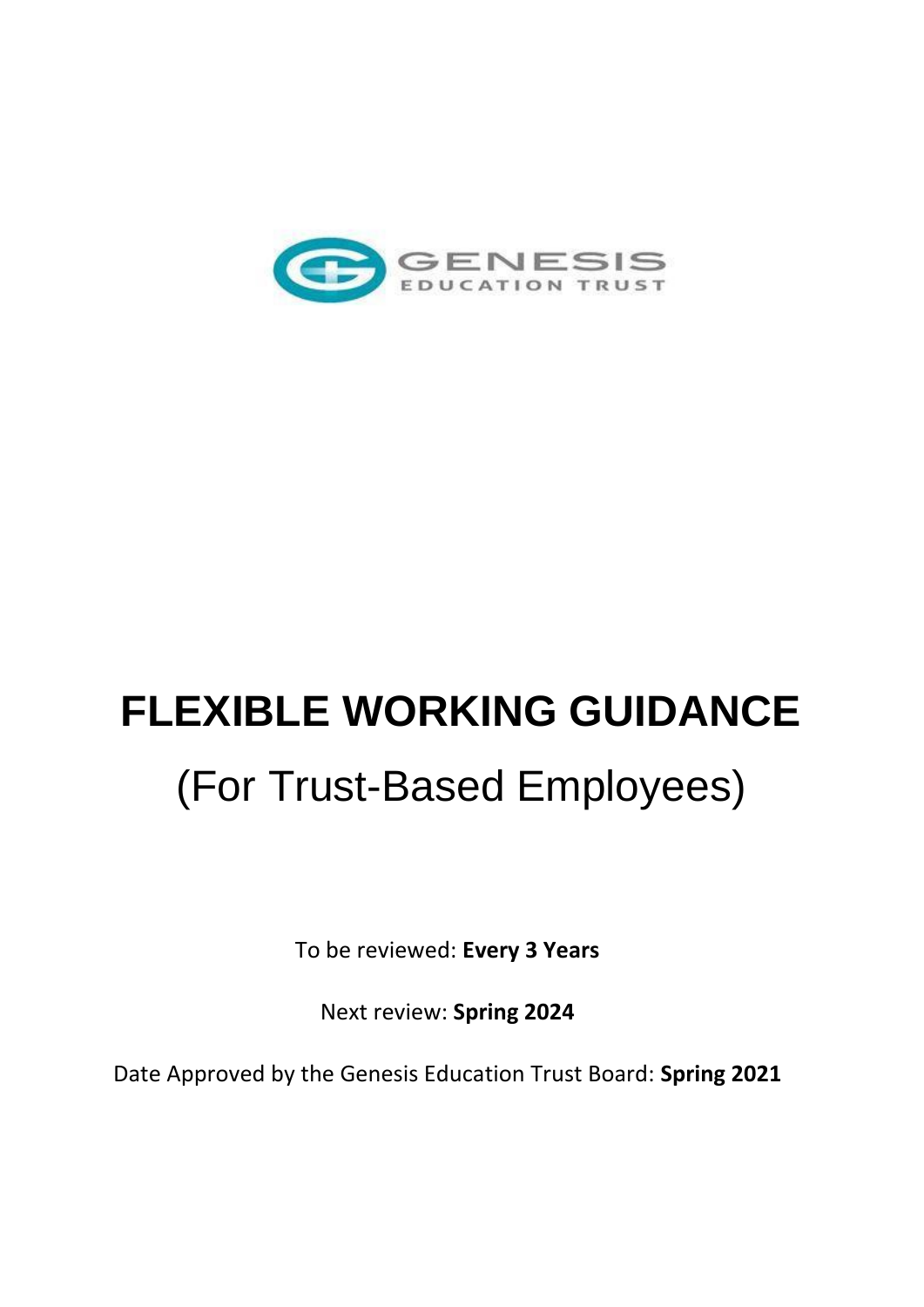# **CONTENTS**

|      | <b>SECTION 1:</b><br><b>OUTLINE OF PROCEDURES</b>      | <b>PAGE</b> |
|------|--------------------------------------------------------|-------------|
|      |                                                        |             |
| 1.0  | Introduction                                           | 3           |
| 2.0  | <b>Key Principals</b>                                  | 3           |
| 3.0  | Legal Framework                                        | 3           |
| 4.0  | <b>Flexible Working Arrangements</b>                   | 3           |
| 5.0  | <b>Qualifying Conditions</b>                           | 4           |
| 6.0  | What are the Benefits of Implementing Flexible Working | 5           |
| 7.0  | <b>Roles and Responsibilities</b>                      | 5           |
| 8.0  | Applying for Flexible Working Arrangements             | 6           |
| 9.0  | <b>Chief Executive Officer's Response</b>              | 7           |
|      | 10.0 Business Considerations                           |             |
| 11.0 | Where the Request is Agreed                            |             |
| 12.0 | If a Request is Declined                               | 8           |
| 13.0 | <b>Appeal Procedure</b>                                | 8           |
| 14.0 | <b>Extension of timescales</b>                         | 8           |

# **Appendix 1**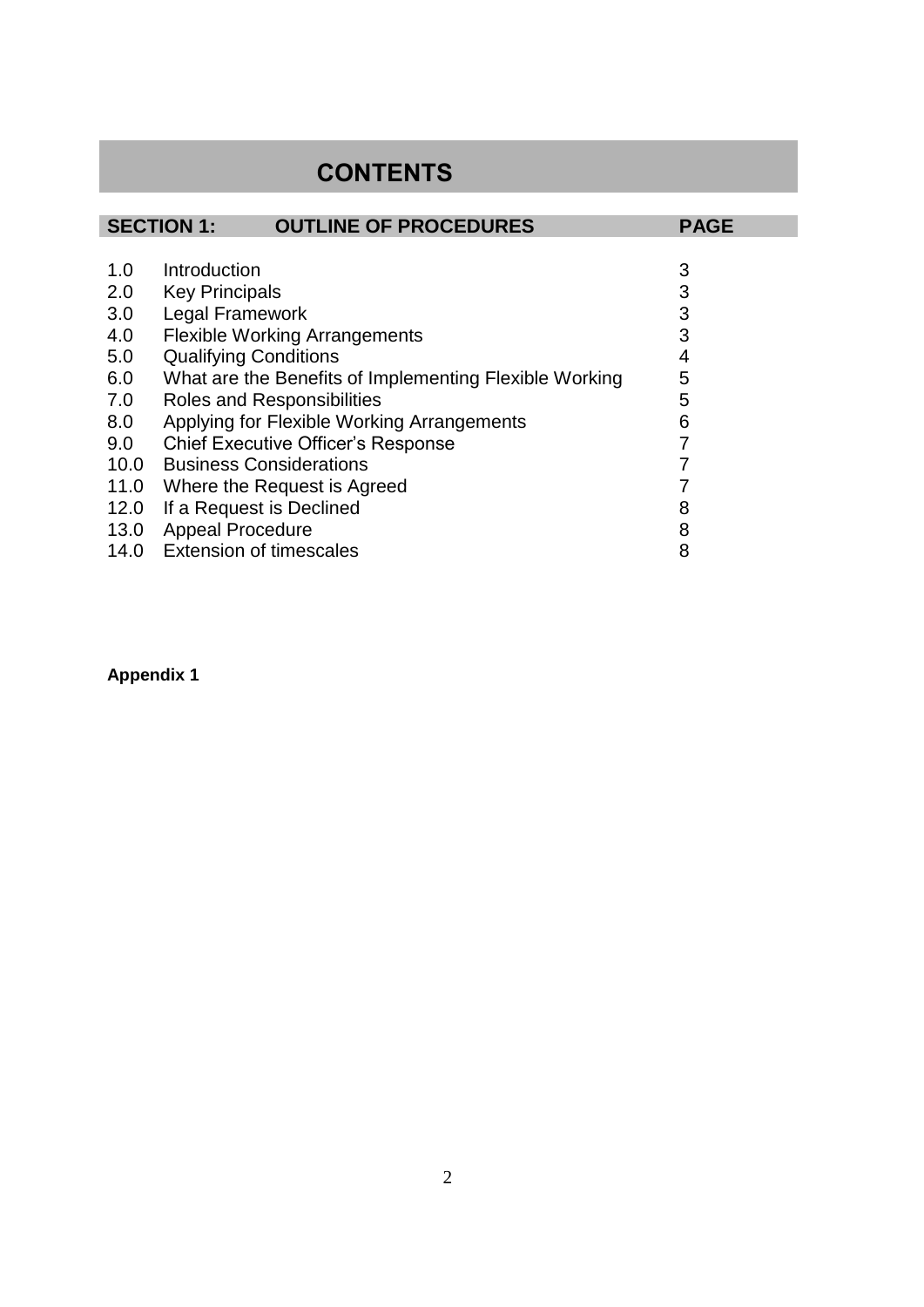# **SECTION 1 OUTLINE OF PROCEDURE**

# **1. Introduction**

1.1 This policy has been developed to help Senior Leaders and employees understand the key principles of flexible working and whether a request can be granted in line with the needs of our Trust.

# **2. Key Principles**

2.1 The key principles are:

a) The Trust's requirements and needs will be paramount in implementing flexible working requests; therefore all requests to work flexibly will be dealt with on this basis.

b) The Trust accepts that there is not a 'one-size fits all' approach to implementing flexible ways or working.

c) The Trust will consider any requests for flexible working made by employees on the basis of the needs of both the pupils and the Trust.

### **3. Legal Framework**

3.1 In 2002 the Employment Act introduced the right for parents of young and disabled children to apply to work flexibly.

3.2 From April 2007 this right was extended to cover carers of qualifying adults and in April 2009 to cover children under the age of seventeen (or 18 if the child is disabled) and certain carers.

3.3 From 30<sup>th</sup> June 2014 the right was extended to all employees.

### **4. Flexible Working Arrangements**

4.1 Under this policy, an application to work flexibly can cover:

- Annualised hours
- Compressed hours
- Job-sharing
- Part-time working
- Term-time working

4.2 **Annualised hours** where an employee's contractual working hours are flexible working patterns to be worked throughout the year.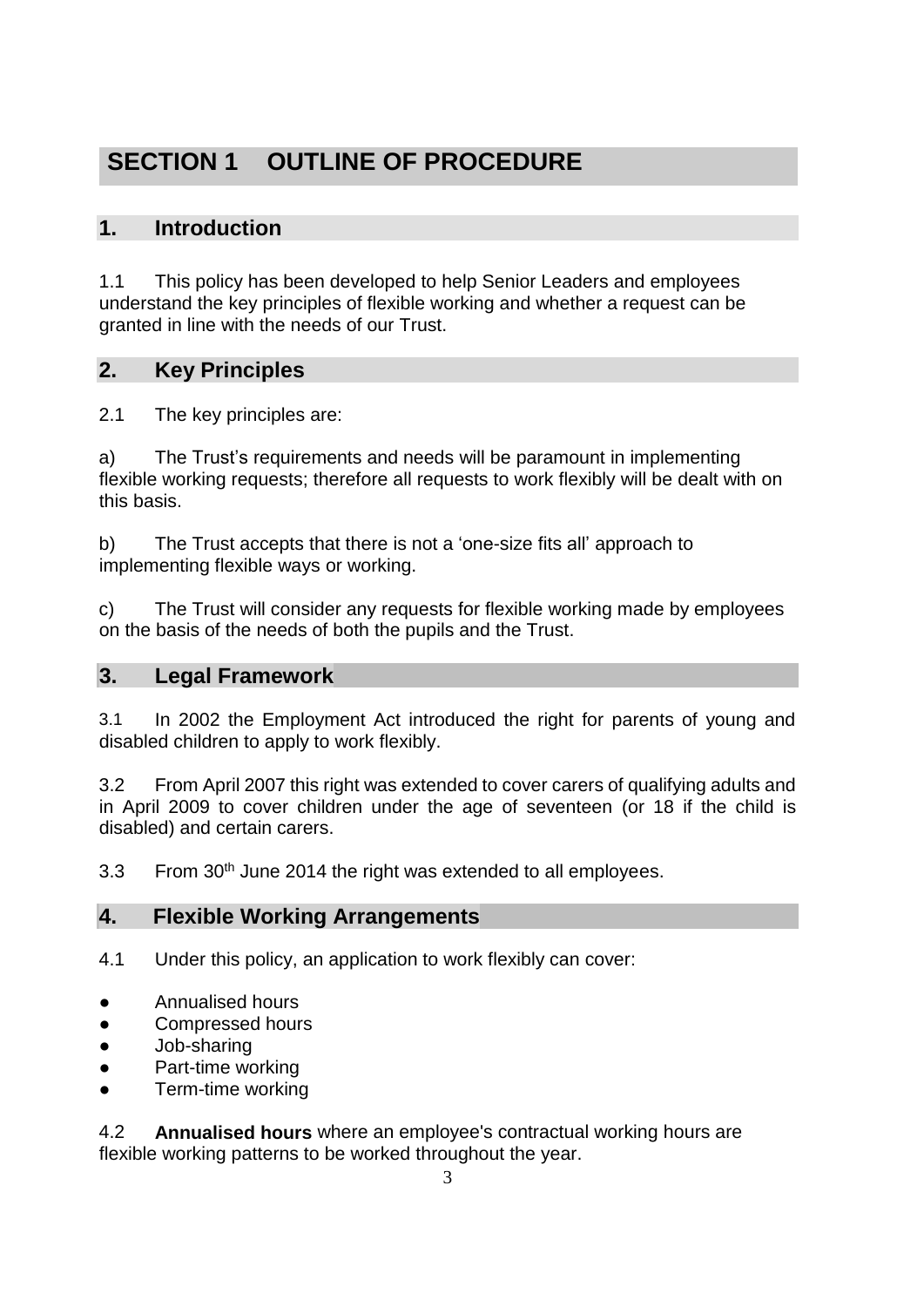4.3 **Compressed hours** is where an employee works their usual full time hours in fewer days by working longer blocks meaning that there is no reduction in their pay. For example, a five-day week is compressed into four days, or a 10-day fortnight into nine days.

4.4 **Job-sharing** is an arrangement where a full-time post is divided into two parttime roles. The two job holders then share the overall duties and responsibilities. Their skills and the hours each employee wishes to work must be compatible, and meet the needs of the organisation. Pay and benefits are shared in proportion to the hours each works. Job sharing can be considered where the creation of a single part-time post is difficult, or where two individuals wish to work part-time. The suitability of posts for job-sharing will be stated in any internal or external advertisements

4.5 **Part-time working** covers any arrangement where an employee is contracted to work anything less than typical full time hours for the type of work in question. For example, an employee who only works Monday to Wednesday. The organisation believes that all posts will be available on a part-time basis, except where a critical examination by line management proves this to be impracticable. The suitability of posts for part-time working will be stated in any internal or external advertisements.

4.6 **Term-time working** is where an employee reduces their hours or takes time off during any Trust holidays. Any weeks above their annual leave entitlement will be unpaid. Salary can be paid in 12 equal monthly instalments (although arrangements may be permitted where an employee is only paid for the time worked and receive no pay during the holidays apart from their entitlement to annual leave)

### **5. Qualifying Conditions**

5.1 To qualify for the right to request flexible working arrangements, employees must:

have worked for the employer for 26 weeks continuously at the date the application is made.

not have made another application to work flexibly under this right during the past 12 months.

# **6. What are the Benefits of Implementing Flexible Working**

6.1 For the employer: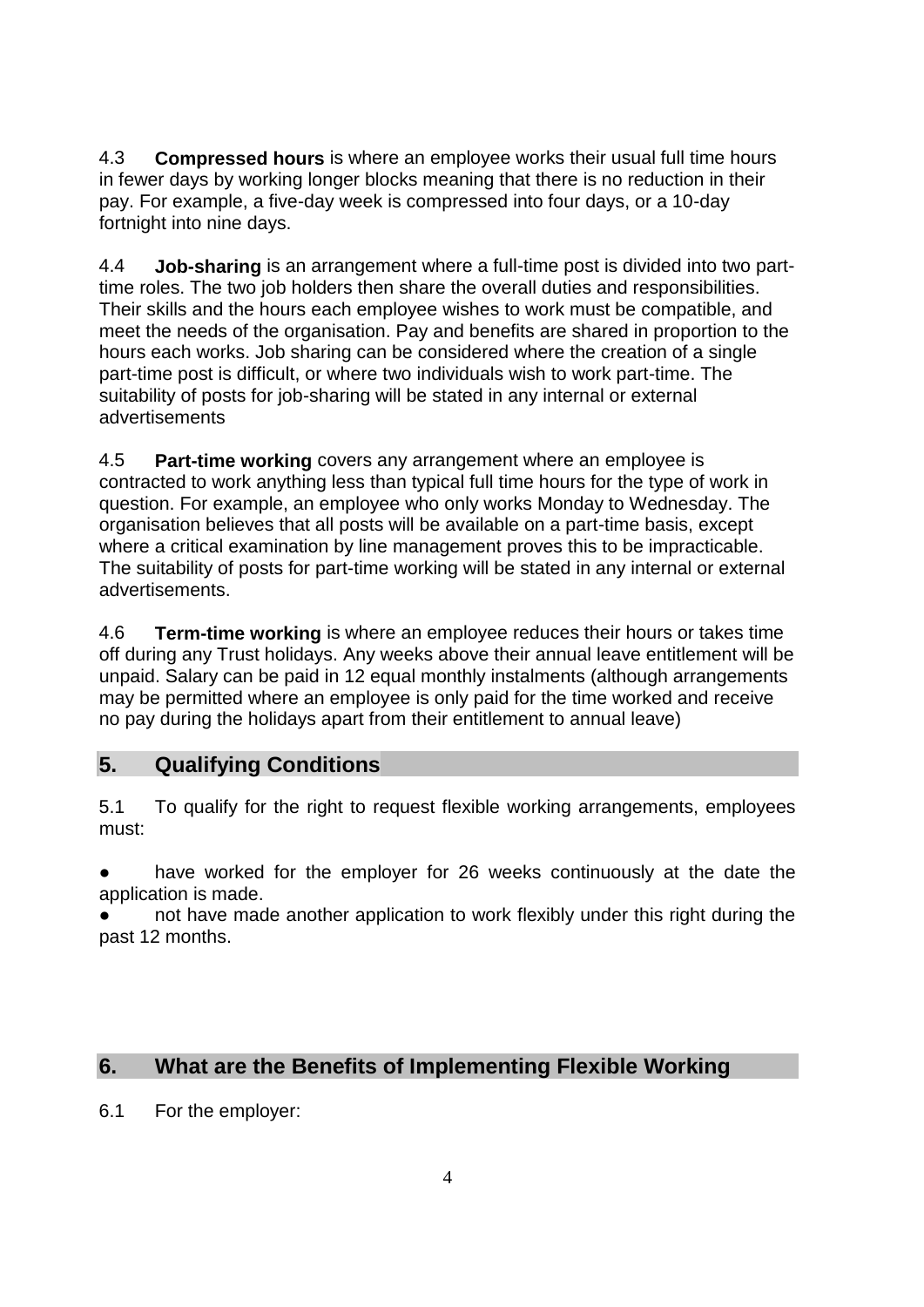a) The Trust recognises that a better work-life balance can improve the employee's motivation, performance and productivity and reduce stress.

b) The Trust wants to support employees where possible to achieve a better balance between work and their other priorities, such as caring responsibilities, leisure activities, further learning and other interests.

c) Flexible working can raise morale, commitment and engagement, reduce absenteeism and improve retention.

d) The Trust is committed to agreeing flexible working arrangements, where possible providing that the needs and objectives of both the Trust and the employee can be met,

6.2 For the employee:

a) To improve their work-life balance to encompass other responsibilities that they have.

b) Increased motivation, performance and productivity and reduce stress.

## **7.0 Roles and Responsibilities**

7.1 Manager's responsibilities:

a) In line with service requirements implement flexible ways of working ensuring the efficient working and performance of both individuals and the team.

b) Identify opportunities to implement flexible working where this meets the needs of both the pupils and the Trust.

c) Play a key role in ensuring that any health and safety requirements are adhered to.

d) When implementing flexible working continue to manage staff effectively in line with the Trust's performance management systems.

e) Ensure that employees and, where appropriate recognised trade unions are consulted on changes to working arrangements.

f) Ensure that all requests for flexible working are dealt with consistently, fairly and promptly.

g) Take in to account any equality and diversity issues when implementing flexible working and give consideration to any disability requirements.

h) Promote successful and positive working arrangements.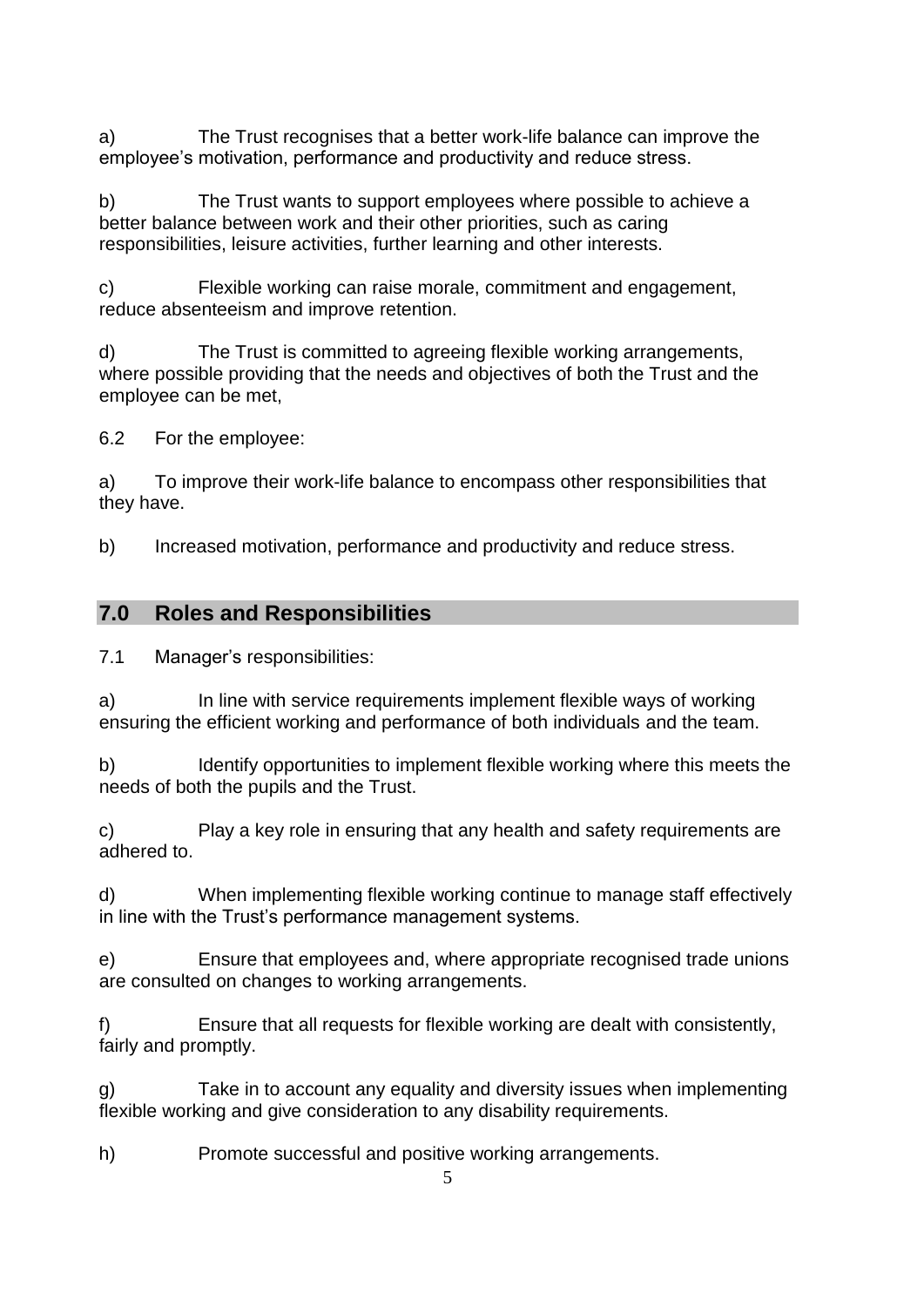7.2 Employee's responsibilities:

a) Engage in the consultation process for flexible working and use it as an opportunity to put forward any issues or concerns.

# **8 Applying for Flexible Working Arrangements**

8.1 Employees wishing to request flexible working must put their request in writing to the Chief Executive Officer, by completing the 'Flexible Working Request Form', which can be found at Appendix 1. In order for an application to be considered, it is the employee's responsibility to provide sufficient information on the application form. The employee must specify a start date for the proposed change giving her/his Chief Executive Officer reasonable time to consider the proposal and implement it (if authorised).

8.2 The application should include:

a) The date of their application, the change to working hours/patterns they are seeking and when they would like the change to come into effect.

b) What effect, if any, they think the requested change would have on the department and team and, how, in their opinion, any such effect might be dealt with.

c) A statement that this is a statutory request and a statement which maintains if and when they have made a previous application for flexible working.

d) Whether they are making their request in relation to the Equality Act 2010, for example, as a reasonable adjustment for a disabled employee.

8.3 Within 28 days of receiving the request, the Chief Executive Officer must arrange a meeting with the employee to discuss the request. The purpose of the initial meeting is to explore the desired working hours/pattern of work and discuss how it might be accommodated. It will also be an opportunity to consider suitable alternative working arrangements.

8.4 All employees have the right to be accompanied by a work colleague or trade union representative at this meeting.

8.5 If, however, the Chief Executive Officer agrees to the employee's request to change her/his working hours/pattern of work this meeting is not required, as long as the Chief Executive Officer notifies the employee accordingly, within 28 days of receiving the application.

**Note:** for the purposes of this policy, the Chief Executive Officer will consider the request; however, where the Chief Executive Officer is the applicant, the request must be made and considered by the Chair of Governors.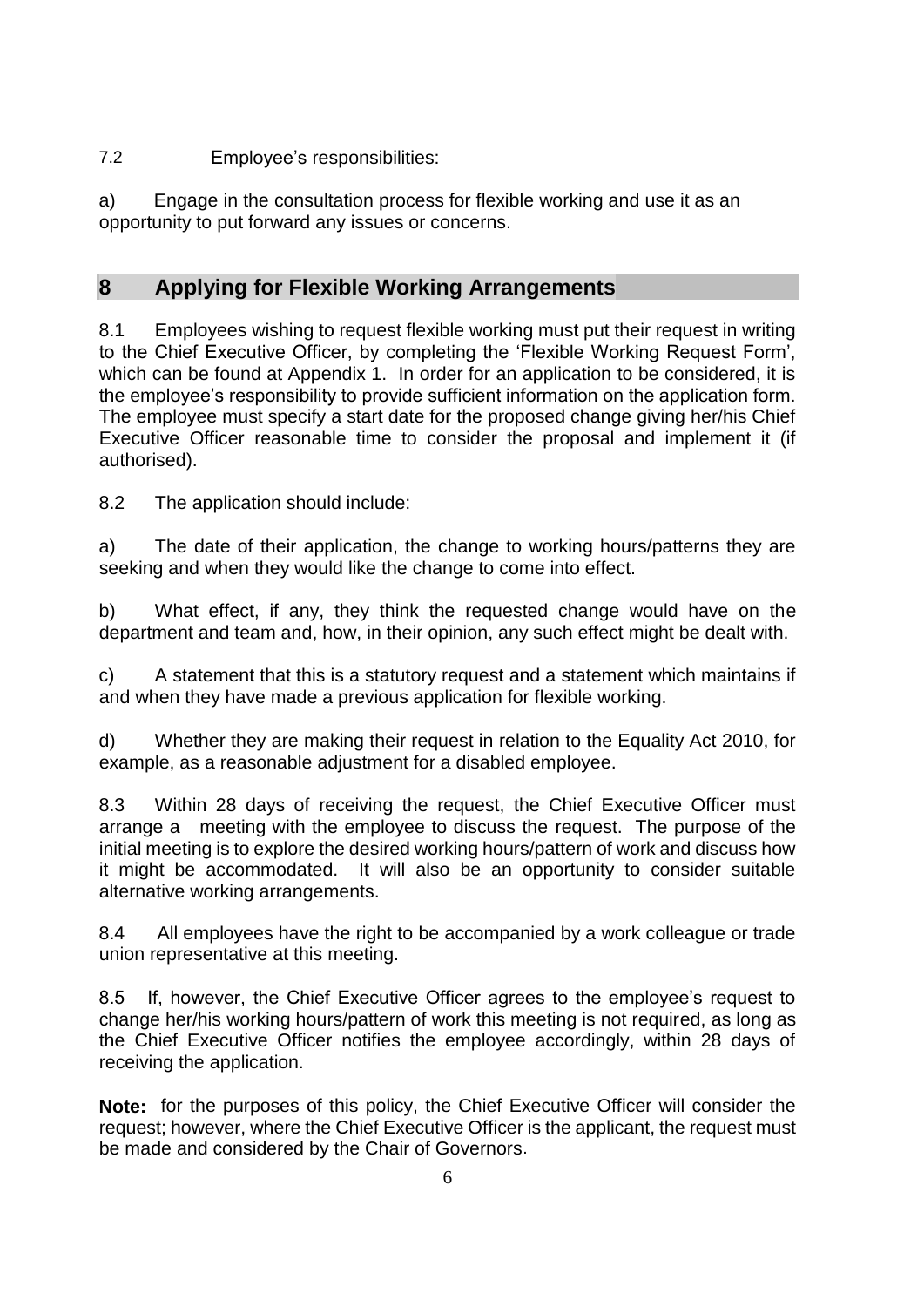# **9.0 Chief Executive Officer's Response**

9.1 Following on from the above meeting (if required), the Chief Executive Officer has 14 days to respond to the individual in writing. The Chief Executive Officer must either:

a) accept the request and establish a start date; or

b) confirm a compromise agreed at the meeting; or

c) reject the request and set out clear business reasons for the rejection (see below), together with notification of the appeal process.

### **10.0 Business Considerations**

10.1 Applications for flexible working arrangements can only be refused on the following grounds:

- a) the burden of additional costs;
- b) detrimental effect to meet the Trust's customer demand;
- c) inability to reorganise work among existing staff;
- d) inability to recruit additional staff;
- e) detrimental impact on quality of teaching and support to Trust;
- f) detrimental impact on performance;
- g) insufficiency of work during the periods the employee proposes to work;
- h) planned structural changes.

### **11.0 Where the Request is Agreed**

11.1 If the employee's request is agreed, this will be for a trial period of three months in the first instance. At the end of the three month period, the Chief Executive Officer will meet with the individual to discuss the success, or not, of the new working arrangements. If either party is finding the new working arrangements unworkable, a new agreement will be reached. If both the employee and the Chief Executive Officer consider the new arrangements to be successful, the change will become permanent from this point.

11.2 An employee has no automatic right to change back to her/his previous pattern of work, unless the application seeks the variation for a specified time period only and the temporary change of hours was agreed by the Chief Executive Officer. If an employee chooses to revert back to her/his previous hours or further change her/his flexible working arrangements, s/he will need to complete another 'Flexible Working Request Form'.

# **12.0 If a Request is Declined**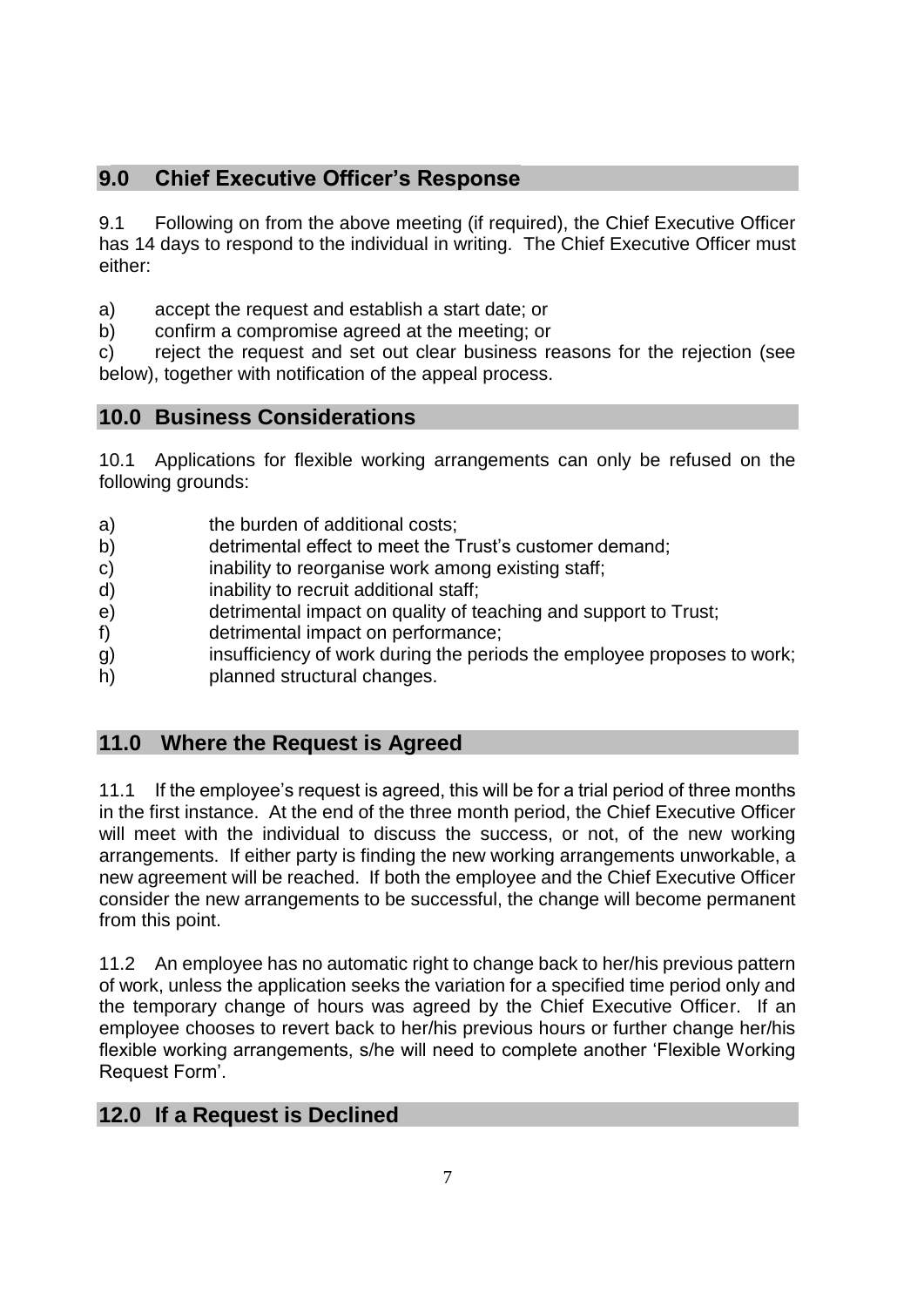12.1 If a request is declined an employee can make a further request at a later date, but s/he must wait 12 months from the date on which her/his last request was made before making any further requests.

## **13.0 Appeal Procedure**

13.1 If an employee wishes to appeal against a decision, s/he must write to the Chief Executive Officer within 10 days of the formal response being received in writing. The appeal must set out the grounds of the appeal and it must be dated.

13.2 A meeting of the governing body's Appeal Committee must be convened to hear the employee's appeal within 14 days of being informed of the employee's decision to appeal.

13.3 All employees have the right to be accompanied by a work colleague or trade union representative at this meeting

13.4 The employee must be notified of the outcome of the appeal in writing within 14 days of the meeting. The notification will either:

a) uphold the appeal, specify the agreed variation and start date; or

b) dismiss the appeal, state the grounds for the decision and a sufficient explanation of the refusal.

### **14.0 Extension of timescales**

14.1 If a Chief Executive Officer (or Appeal Committee in the case of an appeal), requires more time to consider an employee's request, the Chief Executive Officer and employee can agree to extend the aforementioned time limits. The Chief Executive Officer/Appeal Committee must record this agreement in writing, specifying the period to which the extension relates and the date on which the extension is due to end. A copy of this record must be sent to the employee.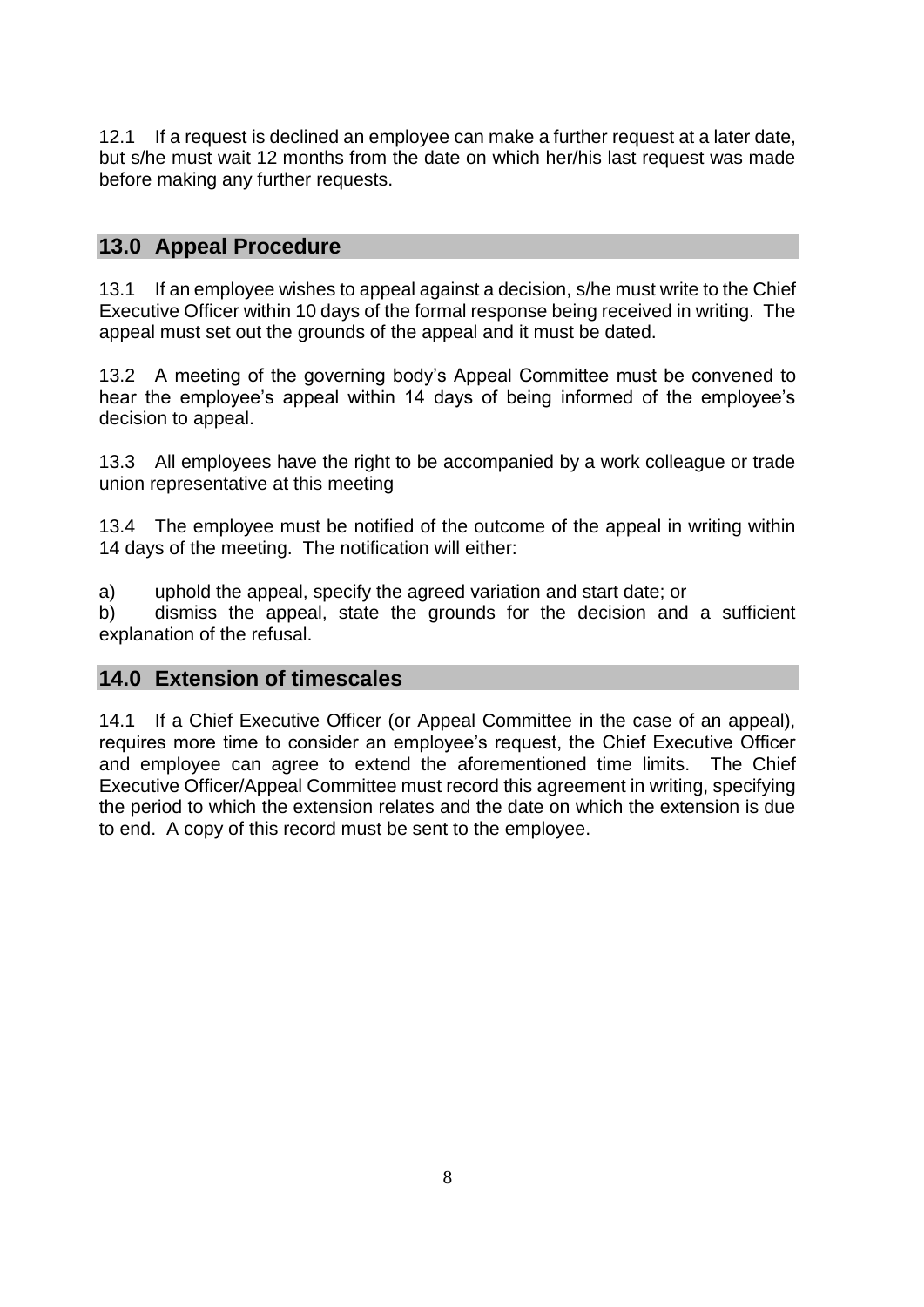#### **Appendix 1 - Flexible Working Request Form**

| 1. Personal Details: |  |  |  |
|----------------------|--|--|--|
| Employee Name:       |  |  |  |
| School:              |  |  |  |
| Job Title:           |  |  |  |

**2. Have you previously made an application under this right?**

No Yes\* \* Please state when your last application was made:

**3. Is the reason for this application related to the Equality Act 2010 (i.e. a reasonable**

**adjustment as a result of a disability)?**

No Yes\* \* If so please explain in more detail the nature of your request: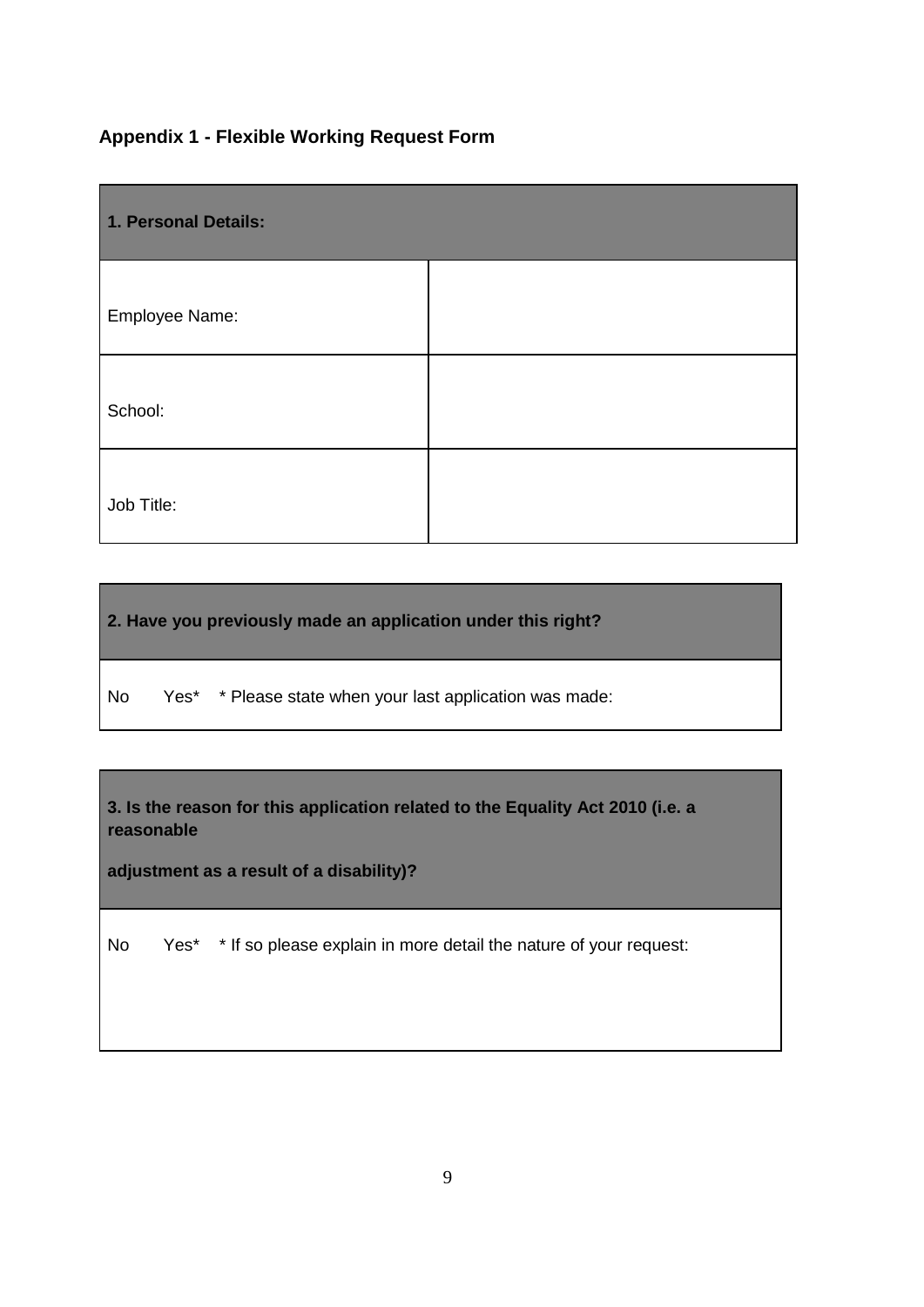| 6. I would like these working arrangement to commence with effect from: |
|-------------------------------------------------------------------------|
|-------------------------------------------------------------------------|

/ /20

**7. Impact of the new working arrangements:**

I think this change in my working hours/pattern of work will affect the school and my colleagues as follows:

**8. Accommodating the new working arrangements:**

I think the effect on the school and my colleagues can be dealt with as follows: